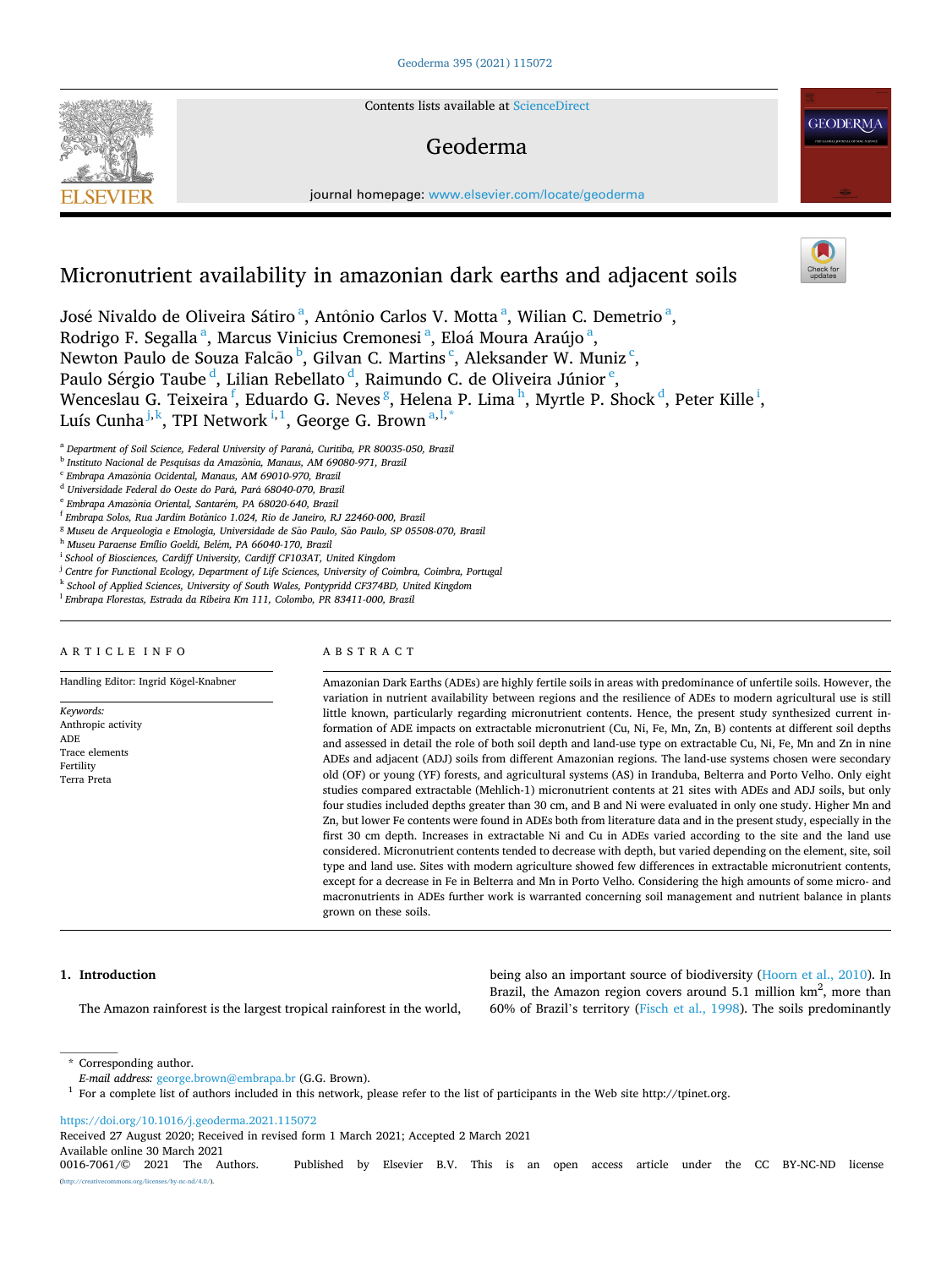<span id="page-1-0"></span>found in the Brazilian Amazon upland areas ("*terra-firme*") are Acrisols, Ferralsols and Plinthosols (FAO classification), mostly with low natural fertility, so that nutrient cycling is the main factor responsible for the natural maintenance of soil fertility in the forests of this region [\(Moline](#page-10-0)  [and Coutinho, 2015; Moreira and Fageria, 2009; Vale Júnior et al.,](#page-10-0)  [2011\)](#page-10-0). Deforestation and adoption of intensive agricultural land uses interrupt this process, quickly depleting nutrient reserves [\(Moline and](#page-10-0)  [Coutinho, 2015; Moreira and Fageria, 2009\)](#page-10-0).

Slash-and-burn practices employed in Amazonia throughout millennia temporarily improve soil fertility, increasing nutrient availability over the short term [\(Moreira and Fageria, 2009; Moline and](#page-10-0)  [Coutinho, 2015\)](#page-10-0). After some years, improper agricultural practices (e.g., low nutrient input and absence of soil conservation practices) reduce soil productivity and nutrient stock in these soils (Magalhães et al., [2013; Michelon et al., 2019](#page-9-0)). However, humans have been living in and cultivating Amazon rainforest soils for thousands of years, and in some cases, even creating anthropic soil horizons, such as the Amazonian Dark Earths (ADEs), also known in Brazil as the "*Terra Preta de* ´*Indio*" ([Schmidt, 2013; Shepard et al., 2020](#page-10-0)). These soil horizons were formed on the main soil classes of the Amazon, and display high nutrients contents and a dark-colored surface horizon ranging between 10 and 200 cm in depth (Heckenberger et al., 2007; Falcão et al., 2009; Arroyo-[Kalin, 2012; Glaser and Birk, 2012; Carson et al., 2014; Lins, 2015;](#page-9-0)  [Royo, 2015; Viana et al., 2016](#page-9-0)). The high soil fertility found in ADEs is due to the high nutrient contents, particularly of some macro- (Phosphorus, Calcium and Magnesium) and micro-nutrients (Manganese, Copper and Zinc), originating from the deposition, decomposition, and burning of plant and animal residues by pre-Columbian Amerindians (Kern and Kämpf, 1989; Moreira et al., 2009; Falcão et al., 2009; Silva [et al., 2011; Schmidt et al., 2014; Royo, 2015](#page-9-0)). ADEs are frequently used for agricultural production due to their high nutrient contents [\(Glaser,](#page-9-0)  [2007; Kawa and Oyuela-Caycedo, 2008](#page-9-0)), and many of the main characteristics of these soils are relatively well-known. However, the availability of micronutrients, elements essential for plant growth, and the effects of current agricultural use on micronutrient contents in these soils have been little studied.

Hence, the present study reviewed the differences in micronutrient (copper, iron, manganese, nickel, boron and zinc) contents in ADEs and adjacent (ADJ) soils in Amazonia using a meta-analysis, and evaluated in greater detail micronutrient (Cu, Fe, Ni, Zn, Mn) contents at various depths in different land-use systems (forests and agricultural systems) in ADEs and ADJ soils in three Amazonian regions. We hypothesized that ADEs have higher amounts of extractable micronutrients than ADJ soils, and that current agricultural use of ADEs would reduce micronutrient contents in these soils.

## **2. Material and methods**

## *2.1. Field study sites*

The field study was carried out in three Amazonian regions: Iranduba – AM, in Central Amazonia, Belterra – PA in the lower Amazon, and Porto Velho – RO in Southwestern Amazonia (Table 1). The main climates of the Brazilian Amazonian region, according to the Köppen classification, are tropical Am and Af, with an average annual temperature of 24 ◦C, and annual precipitation between 2000 and 2280 mm ([Fisch et al., 1998; Quesada et al., 2010; Alvares et al., 2013\)](#page-9-0). The formation of ADEs in Iranduba started between 950 and 1780 years ago ([Neves et al., 2004; Macedo, 2014](#page-10-0)); in Belterra between 450 and 530 years [\(Maezumi et al., 2018\)](#page-9-0), and in Porto Velho much earlier, approximately 6500 years ago [\(Watling et al., 2018](#page-10-0)).

Soil samples were collected in three land-use systems: secondary dense tropical moist broadleaf forest in intermediate/advanced (*>*20 years) regeneration stage defined as old forest (OF), or initial (*<*20 years) succession stage defined as young forest (YF), and agricultural systems (AS) with corn under conventional tillage in Iranduba, soybean under no-tillage in Belterra, and permanent pasture in Porto Velho (Table 1). Maize and soybean cropping began 4 and 8 years ago, respectively, and in both sites, lime was applied (before sowing), as well as inorganic (NPK) fertilizers and integrated pest management practices, according to recommendations for these regions [\(Demetrio, 2019](#page-9-0)). In Porto Velho, the Bahiagrass cv. Pensacola pasture (*Paspalum notatum*) on ADE was around 12 years old, while the *Urochloa* (*Brachiaria*) sp. pasture on ADJ soil was about 9 years old. Generally, ADEs and ADJ soils were very close to each other; distance ranged from a minimum of 150 m (soybean at Belterra) to a maximum of 1.3 km (pastures at Porto Velho).

## *2.2. Soil sampling, classification and chemical analysis*

Soil samples (around 1–3 kg each) were collected within an area of approximately 1 ha of ADEs and ADJ soils within each municipality, at five depth intervals (0–10, 10–20, 20–30, 30–60 and 60–90 cm). Five samples per land use were collected until 30 cm depth, from soil monoliths  $25 \times 25 \times 30$  cm, dug for soil macrofauna sampling, following a standard method recommended by ISO [\(ISO, 2011\)](#page-9-0). Samples from the 30–60 and 60–90 cm depths were collected using a Dutch auger at the bottom of the pit where each monolith was excavated. Soil sampling was done in April (Iranduba) and May (Belterra) of 2015 and in March of 2016 (Porto Velho). We obtained a total of 434 samples, since at some locations we were not able to sample the petro-plinthic horizons at certain depths.

Adjacent soils in Iranduba and Belterra were classified according to

**Table 1** 

| General information on the study sites (geographic coordinates, soil classification and current land use system). |  |  |  |  |  |  |  |  |  |  |  |  |  |
|-------------------------------------------------------------------------------------------------------------------|--|--|--|--|--|--|--|--|--|--|--|--|--|
|-------------------------------------------------------------------------------------------------------------------|--|--|--|--|--|--|--|--|--|--|--|--|--|

| County      | <b>State</b> | Land use system | Acronyms | Soil | Soil classification        | Coordinates                 |
|-------------|--------------|-----------------|----------|------|----------------------------|-----------------------------|
| Iranduba    | AM           | Old forest      | OF       | ADJ  | Xanthic Dystric Acrisol    | 3°14'49.00"S, 60°13'30.71"W |
|             |              | Old forest      |          | ADE  | Pretic Clavic Anthrosol    | 3°15'11.05"S, 60°13'45.03"W |
|             |              | Young forest    | YF       | ADJ  | Xanthic Dystric Acrisol    | 3°13'34.47°S, 60°16'23.60"W |
|             |              | Young forest    |          | ADE  | Pretic Clayic Anthrosol    | 3°13'49.23"S, 60°16'7.43"W  |
|             |              | Maize           | AS       | ADJ  | Xanthic Dystric Acrisol    | 3°13'31.31"S, 60°16'29.18"W |
|             |              | Maize           |          | ADE  | Pretic Clavic Anthrosol    | 3°13'46.13"S, 60°16'7.32"W  |
| Belterra    | PA           | Old forest      | OF       | ADJ  | Xanthic Dystric Ferralsol  | 2°47'4.59"S, 54°59'53.28"W  |
|             |              | Old forest      |          | ADE  | Pretic Clayic Anthrosol    | 2°47'3.25"S, 54°59'59.77"W  |
|             |              | Old forest      | OF       | ADJ  | Xanthic Dystric Acrisol    | 2°41'13.90"S, 54°55'3.30"W  |
|             |              | Old forest      |          | ADE  | Pretic Clayic Anthrosol    | 2°41'7.18"S, 54°55'7.11"W   |
|             |              | Soybean         | AS       | ADJ  | Xanthic Dystric Acrisol    | 2°41'3.56"S, 54°55'12.75"W  |
|             |              | Soybean         |          | ADE  | Pretic Clavic Anthrosol    | 2°41'3.79"S, 54°55'7.90"W   |
| Porto Velho | <b>RO</b>    | Young forest    | YF       | ADJ  | Xanthic Dystric Plinthosol | 8°52'11.50"S, 64°3'18.16"W  |
|             |              | Young forest    |          | ADE  | Pretic Clayic Anthrosol    | 8°51'51.92"S, 64°03'48.03"W |
|             |              | Young forest    | YF       | ADJ  | Xanthic Dystric Ferralsol  | 8°50'49.52"S, 64°3'59.20"W  |
|             |              | Young forest    |          | ADE  | Pretic Clayic Anthrosol    | 8°52'1.18"S, 64°4'3.07"W    |
|             |              | Pasture         | AS       | ADJ  | Xanthic Dystric Ferralsol  | 8°52'35.30"S, 64°03'58.58"W |
|             |              | Pasture         |          | ADE  | Pretic Clayic Anthrosol    | 8°51'56.53"S, 64°03'40.67"W |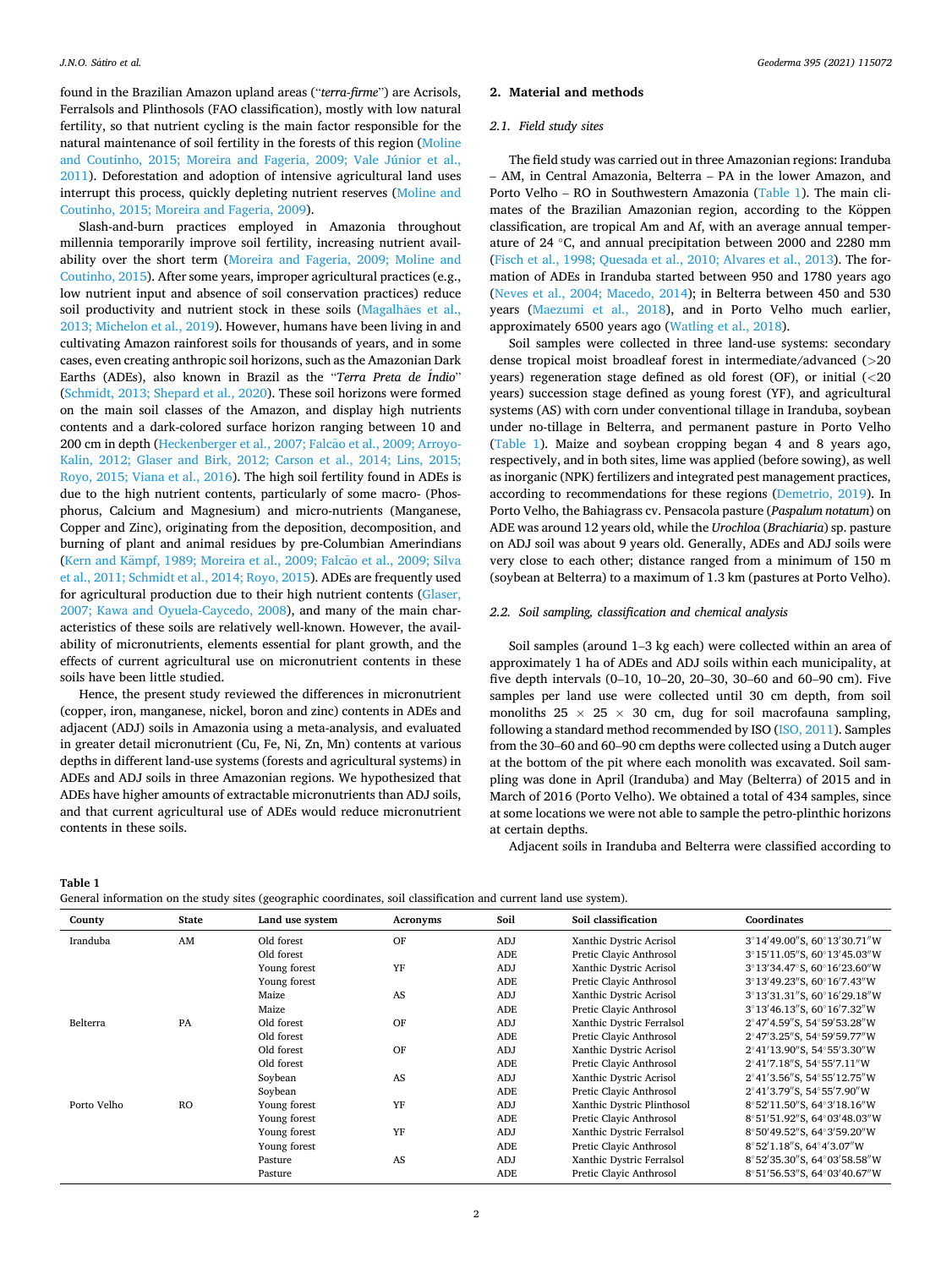<span id="page-2-0"></span>the FAO [\(IUSS WORKING GROUP/WRB, 2015](#page-9-0)) as Dystric Ferralsols and Acrisols, the two common-most soils in Amazonia [\(Gardi et al., 2015\)](#page-9-0). In Porto Velho, both soils (ADE and ADJ) occurred over plinthic horizons, being the ADJ soil classified as Plinthosols. All ADEs were classified as Pretic Clayic Anthrosols [\(IUSS WORKING GROUP/WRB, 2015\)](#page-9-0), with dark surface horizons and high content of organic matter and usually 20 cm or more in depth ([Table 1\)](#page-1-0). Soils in the Belterra and Iranduba region were formed over Cretacious deposits of the Alter-do-Chao Formation (sandstones, conglomerates and mudstones; [Mendes et al., 2012\)](#page-9-0), while at Porto Velho they were formed over the Porto Velho Depression area with a few granitic intrusions of the Mesoproterozoic Teotônio Intrusion ([Herrera et al., 2016](#page-9-0)).

Large organic residues (e.g., leaves and roots) were removed from the soil samples which were subsequently oven-dried (45 ◦C), sieved at 2 mm and homogenized before chemical analyses. Micronutrients were extracted using the Mehlich-1 extractor according to standard Brazilian methods [\(Teixeira et al., 2017](#page-10-0)). This extractor was chosen since it has been used in various studies on soil fertility in Amazonia (especially for P and K extraction), and because it was shown to be the most efficient and recommended method for soil analysis in ADEs ([Moreira et al.,](#page-10-0)  [2009\)](#page-10-0). The contents of copper (Cu), nickel (Ni), manganese (Mn), zinc (Zn) and iron (Fe) in ADEs and ADJ soils were determined using inductively coupled plasma optical emission spectrometry (ICP-OES) (VARIAN, 720-ES) after filtration of a solution of 10 g soil 100 ml extractant<sup>-1</sup>. Further details on the soils of these sites, including basic routine chemical analysis results can be found in [Segalla \(2017\)](#page-10-0) and [Demetrio et al. \(2019\).](#page-9-0)

#### *2.3. Data analysis*

The data obtained from the chemical analysis were submitted to normality test (Shapiro-Wilk) and analysis of variance (ANOVA) considering the effects of soil type (ADE and ADJ) and the three land-use systems (OF, YF and AS) within each region (Iranduba, Belterra and Porto Velho). When we observed significant effects of ANOVA, means were further compared using Tukey tests (p *<* 0.05) with the software SISVAR 5.6 [\(Ferreira, 2014\)](#page-9-0). Using the micronutrient data for each site and sample depth, we performed a principal component analysis (PCA) using the ADE-4 package [\(Dray and Dufour, 2007\)](#page-9-0) in R software [\(R Core](#page-10-0)  [Team, 2015\)](#page-10-0), to explore differences between sites and soil types, in terms of micronutrient contents.

#### *2.4. Literature survey and micronutrient meta-analysis*

Studies including peer-reviewed papers, dissertations and theses that evaluated extractable/exchangeable, pseudo-total, total and oxide micronutrient contents in ADEs and ADJ soils published between 1988 and 2020 were searched in online databases, including Science Direct, Web of Science, Google Scholar, Scielo, and the Brazilian Digital Library of Theses and Dissertations (Biblioteca Digital de Teses e Dissertação, BDTD). Extractable contents refer to those obtained with Mehlich-1 or resin, pseudo-total contents those including extraction using  $HNO<sub>3</sub>$  with or without HCl or  $H_2O_2$ , total contents any study involving HF with other extractors [\(Silva et al., 2014; Melo et al., 2016\)](#page-10-0), and oxide contents those involving sodium dithionite-citrate-bicarbonate or X-ray fluorescence (semi-quantitative method). Besides the present study, we found 20 other studies that fitted our selection criteria for this review: i.e., the studies must have measured micronutrient contents in comparable depth increments and soil types in both ADEs and ADJ soils nearby or next to the ADE, and the values reported must have been greater than 0, in order to permit calculation of the "ADE-effect" (see below). However, only seven of these besides the current study reported extractable micronutrient contents measured with the standard extractor Mehlich-1 (Table 2), while the other 13 studies reported total, pseudo-total or "oxide" contents, or measured extractable micronutrients using different methods (Supplementary [Table 1](#page-1-0)). Data extracted from these publications included four soil variables (horizon, sample depth, soil type and micronutrient concentrations), four biogeographic variables (vegetation cover/land use, location, county and state) and two methodological variables, i.e., micronutrients analyzed and extraction method. When the data was presented in figures, values were estimated manually.

For the meta-analysis the data on six extractable essential micronutrients, i.e., B, Cu, Fe, Mn, Ni and Zn were grouped according to depth, separated into three layers of approximately 0–30, 30–60 and *>*60 cm, in order to compare the literature data with that obtained in the present field study. Some studies did not evaluate all the micronutrients proposed, so there was variation in the number of observations for each.

To calculate the main ADE-effect on soil micronutrients, we used the following equations:

$$
ADEResponseRatio(ln) = ln\left(\frac{ADE}{ADI}\right)
$$
 (1)

$$
ADEeffective = 1 + (e^{ADEResponseRatio(h)} \times 100 - 100) / 100 \tag{2}
$$

#### **Table 2**

Meta-data on the studies used for the meta-analysis of ADE effects on micronutrient availability in Amazonian soils. AS = agricultural system, F = forest (all broadleaf evergreen),  $AR = archeological dig$ .

| Reference                     | Sites (County, state)                             | Vegetation,<br>Land use | Soil types (FAO<br>equivalent)          | Depth intervals evaluated (cm)                                                                   | No.<br>sites   | No.<br>$comp.*$ | Micronutrients<br>analyzed |
|-------------------------------|---------------------------------------------------|-------------------------|-----------------------------------------|--------------------------------------------------------------------------------------------------|----------------|-----------------|----------------------------|
| Albuquerque<br>(2017)         | Santarém, PA                                      | F                       | Ferralsols, Acrisols                    | $0-10$ , $10-20$ , $20-30$ , $30-40$ , $40-50$ ,<br>50-60, 60-70, 70-80, 80-90,<br>$90 - 100$ cm | $\mathbf{1}$   | 10              | Fe                         |
| Costa et al. (2009)           | Caxiuanã, PA                                      | AR                      | Plinthosols                             | Variable, depending on the soil<br>profile layers                                                | $\overline{2}$ | 8               | Mn, Zn                     |
| Macedo (2014)                 | Inraduba, AM                                      | F                       | Acrisols                                | Variable, depending on the soil<br>profile layers                                                | $\mathbf{1}$   | 5               | Fe, Mn, Cu, Zn             |
| Mendoza (2011)                | Autaz Mirim, AM                                   | F                       | Ferralsols                              | $0-20$ , $20-40$ , $40-60$ , $60-80$ , $80-100$<br>cm                                            | 3              | 15              | Fe, Mn, Zn                 |
| Moline and<br>Coutinho (2015) | Manacapuru, AM                                    | AS, F                   | Ferralsols                              | $0-20$ cm                                                                                        | $\mathbf{1}$   | $\mathbf{1}$    | Fe, Mn, Cu, Zn, B          |
| Ribeiro (2006)                | Manaus, Rio Preto da Eva<br>and Iranduba, AM      | $\mathbf F$             | Ferralsols                              | 0-10, 10-20, 20-30 cm                                                                            | 4              | 12              | Fe, Mn, Cu, Zn             |
| Silva (2006)                  | Iranduba, AM                                      | AR                      | Ferralsols, Acrisols                    | $0-20.20-40$ cm                                                                                  | 3              | 6               | Fe, Mn, Zn                 |
| This study                    | Iranduba, AM, Belterra, PA<br>and Porto Velho, RO | AS, F                   | Acrisols,<br>Ferralsols,<br>Plinthosols | $0-10$ , $10-20$ , $20-30$ , $30-60$ , $60-90$<br>cm                                             | 9              | 45              | Fe, Mn, Cu, Zn, Ni         |

\*Number of comparisons between ADE vs. ADJ soils included in the dataset of Sátiro [et al. \(2021\)](#page-10-0) per micronutrient evaluated (generally equal to the number of sites multiplied by the number of depth intervals evaluated). The total number of samples collected in the studies may have been larger, but only those that provided adequate comparisons (based on criteria described in Materials and Methods) were considered.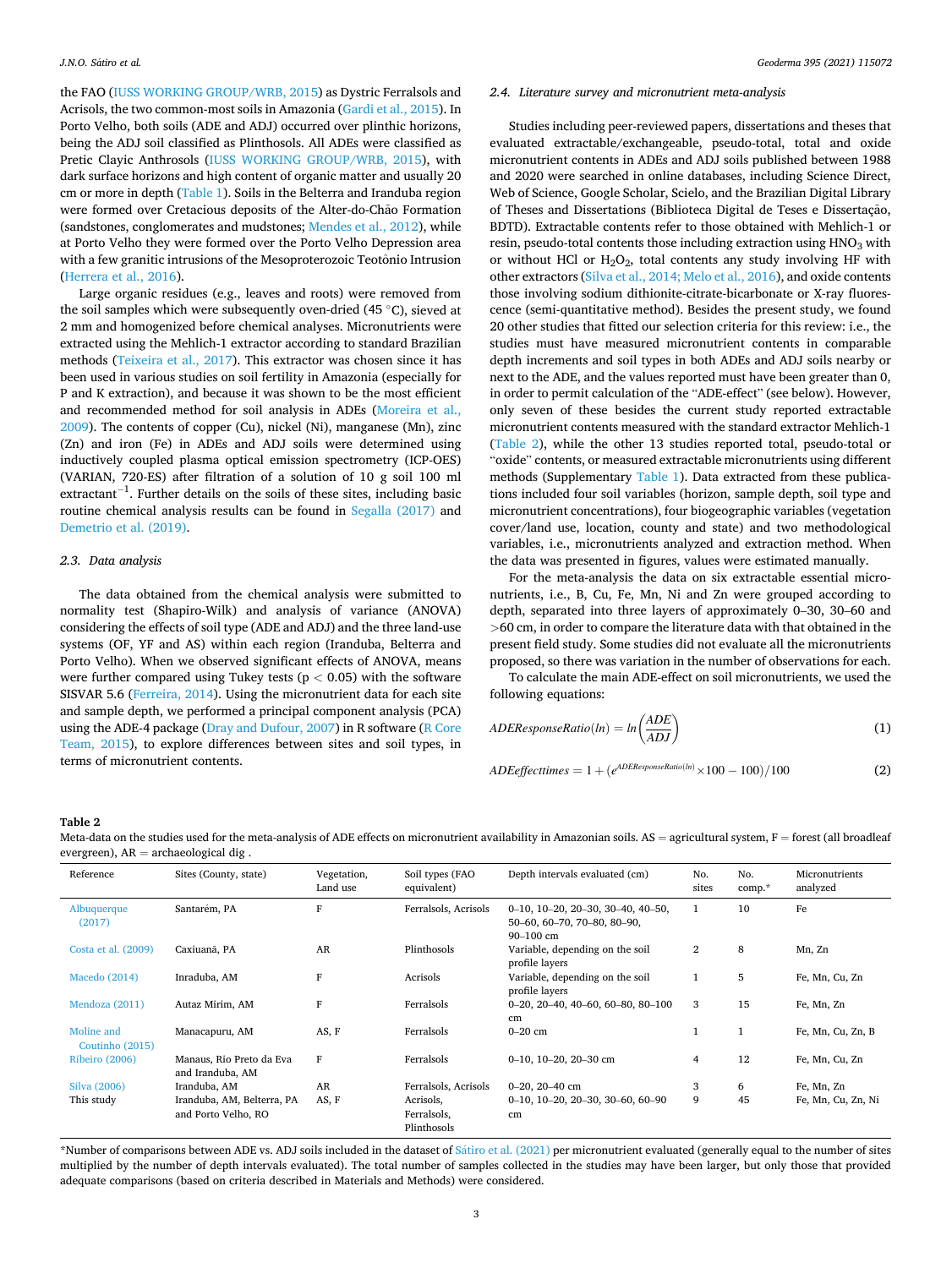<span id="page-3-0"></span>where: ADE effect is the effect of ADE on micronutrient contents in relation to ADJ soils, ADE is the extractable micronutrient content in ADEs (mg  $\text{kg}^{-1}$ ) and ADJ is the extractable micronutrient content in ADJ soils (mg  $kg^{-1}$ ). Equation [\(1\)](#page-2-0) represents the ADE Response Ratio (i.e., the ratio of ADE to ADJ nutrient concentrations), and the values are reported in log normal. Equation [\(2\)](#page-2-0) was used after calculating the mean ADE response ratio for each micronutrient, and represents the number of times the value in ADE is larger (positive values) or smaller (negative values) than in ADJ soils. When ADE effect (ln) values were negative, the numbers were transformed to positive (i.e, by multiplying by  $-1$ ) before taking the exponent, and then after the calculation was completed, the result (ADE effect times) was transformed back into a negative value (by multiplying by  $-1$  again).

All the data obtained from the 21 studies (including the present field study), including the sampling depth, land use system, soil type, different micronutrient extractors and forms (available/ extractable, total and pseudo-total, oxide) are available for download (Sátiro et al., [2021\)](#page-10-0).

## **3. Results**

#### *3.1. Extractable Cu and Ni*

At Iranduba, both secondary forests (i.e., OF and YF) under ADE showed higher Cu contents compared to the ADJ soils throughout most of the soil profile (Fig. 1A), and the highest absolute values were found in YF-ADE at greater depths (60 cm: 2.2 mg kg<sup>-1</sup>; 90 cm: 2.4 mg kg<sup>-1</sup>). In the AS, differences in Cu contents between ADE (higher) and ADJ (lower) were more pronounced below 30 cm, but only significant at the 30-60 cm depth. All three land-use systems showed trends of higher Ni contents in ADE than ADJ soils, but significant differences were observed only in the 30–60 cm layer (Fig. 1B) for all systems and the 20–30 cm layer in the maize crop on ADE.

At Belterra, the Cu contents in ADE were lower than at Iranduba, and there was only one significant difference between OF-ADJ (0.8 mg  $kg^{-1}$ ) that had higher values than OF-ADE, in the 20–30 soil layer (Fig. 1C), opposite to what was observed at Iranduba. Ni contents were again



**Fig. 1.** Availability of Cu and Ni (mg kg<sup>−1</sup>) in Amazonian Dark Earths (ADE) and adjacent soil (ADJ) in different land use systems in Iranduba, AM (A, B), Belterra, PA (C, D), and Porto Velho, RO (E, F). OF-ADE = old forest on ADE soil; YF-ADE = Young forest on ADE; AS = Agricultural system on ADE; OF-ADJ = old forest on ADJ soil; YF-ADJ = young forest on ADJ soil; AS-ADJ = agricultural system on ADJ. Different lower-case letters indicate significant differences between ADE and ADJ soils within each land use system.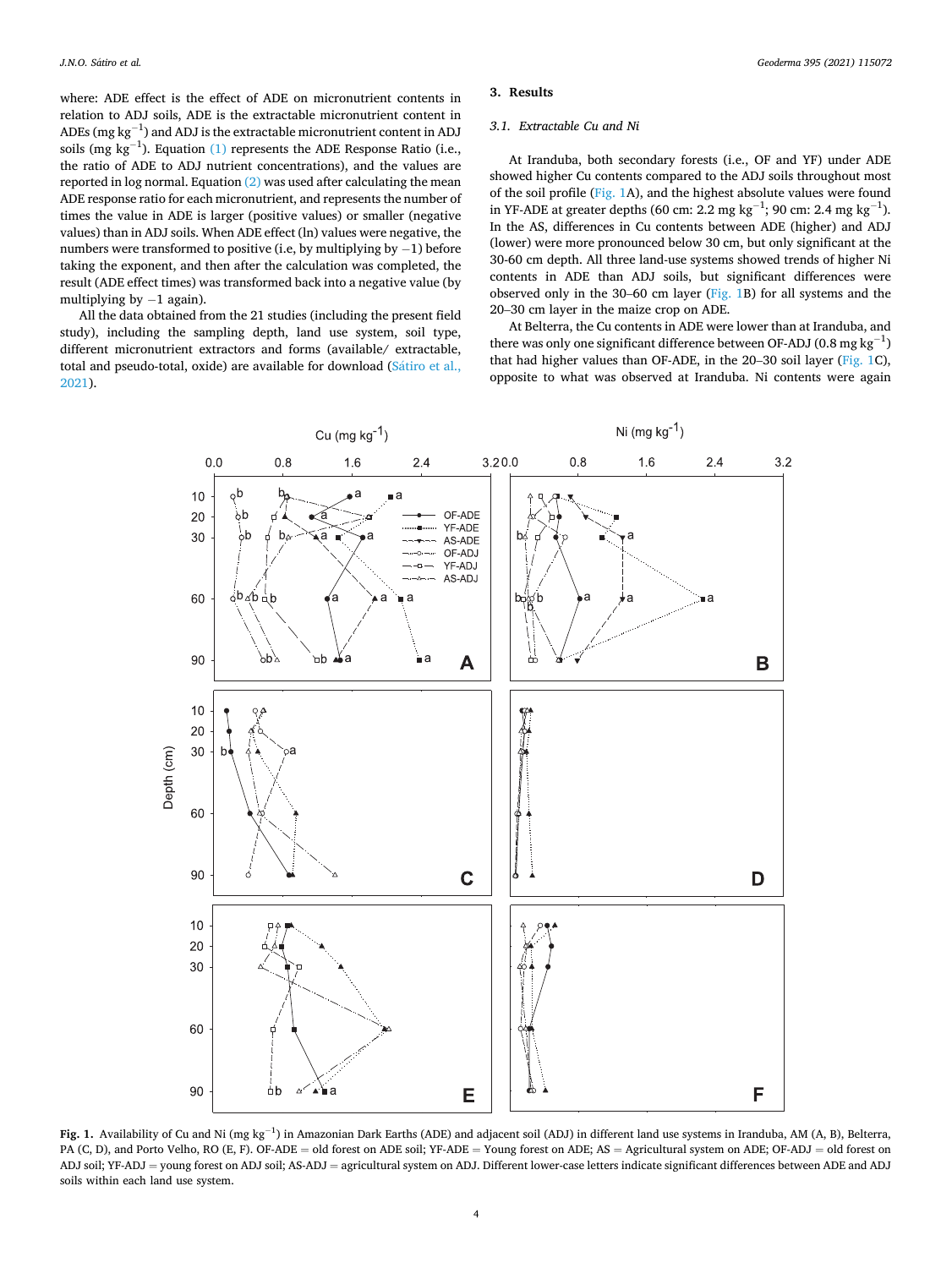lower than in Iranduba, showed little variation in the soil profile (contrary to Iranduba), and no significant differences were observed ([Fig. 1D](#page-3-0)).

At Porto Velho, Cu contents were highly variable within the soil profile of the AS (and highest values were observed in the 30–60 cm layer), but less variable in the YF in both ADE and ADJ soils. Significant differences between ADEs and ADJ soils were only observed for YF-ADE, which had higher Cu contents than the YF-ADJ in the 60–90 cm soil layer [\(Fig. 1E](#page-3-0)). Although ADEs showed a tendency of higher Ni contents than ADJ soils, there was little variation along the soil profile, and no differences between soils or among land use systems were observed ([Fig. 1F](#page-3-0)).

#### *3.2. Extractable Mn and Zn contents*

At Iranduba, both Zn and Mn contents were higher in ADEs in all land use systems compared to ADJ soils (Fig. 2A, B), but for Mn, they were significantly higher only in the top 30 cm layers, with no differences in deeper layers (Fig. 2A). For Zn, differences ADE and ADJ were observed

throughout the soil profile, and were not significant only for the AS below 30 cm depth (Fig. 2B).

At Belterra, like in Iranduba, Mn contents were significantly higher in the OFs and the AS in ADEs than ADJ soils only in the top 30 cm layers (Fig. 2C). Soil Zn contents were significantly higher in ADEs compared to ADJ in both land use systems in the 0–10 cm layer (Fig. 2D), and in the AS, differences were significant at all depths evaluated.

At Porto Velho, Mn contents in ADEs were significantly higher than in ADJ soils up to 30 cm depth (Fig. 2E) in the AS, and up to 60 cm depth in the YF. The land-use system significantly affected Mn availability in ADEs, with higher values in forests than agroecosystems. On the other hand, Zn contents were not significantly affected by land use system and only YF-ADE had higher values than YF-ADJ in the 20–30 cm layer (Fig. 2F).

A sharp decrease in Mn contents with increasing depth was observed for ADEs at all sample sites, while in ADJ soils only minimal decreases in both Mn and Zn contents were observed. For Zn, decreases in contents with depth were much smaller than for Mn in ADEs.



Fig. 2. Availability of Mn and Zn (mg kg<sup>-1</sup>) in Amazonian Dark Earths (ADE) and adjacent soil (ADJ) in different land use systems in Iranduba, AM (A, B), Belterra, PA (C, D), and Porto Velho, RO (E, F). OF-ADE = old forest on ADE soil; YF-ADE = Young forest on ADE; AS = Agricultural system on ADE; OF-ADJ = old forest on ADJ soil; YF-ADJ = young forest on ADJ soil; AS-ADJ = agricultural system on ADJ. Different lower-case letters indicate significant differences between ADE and ADJ soils within each land use system, while different upper-case letter indicate significant differences between the land uses (OF, YF, ADJ) within each soil type.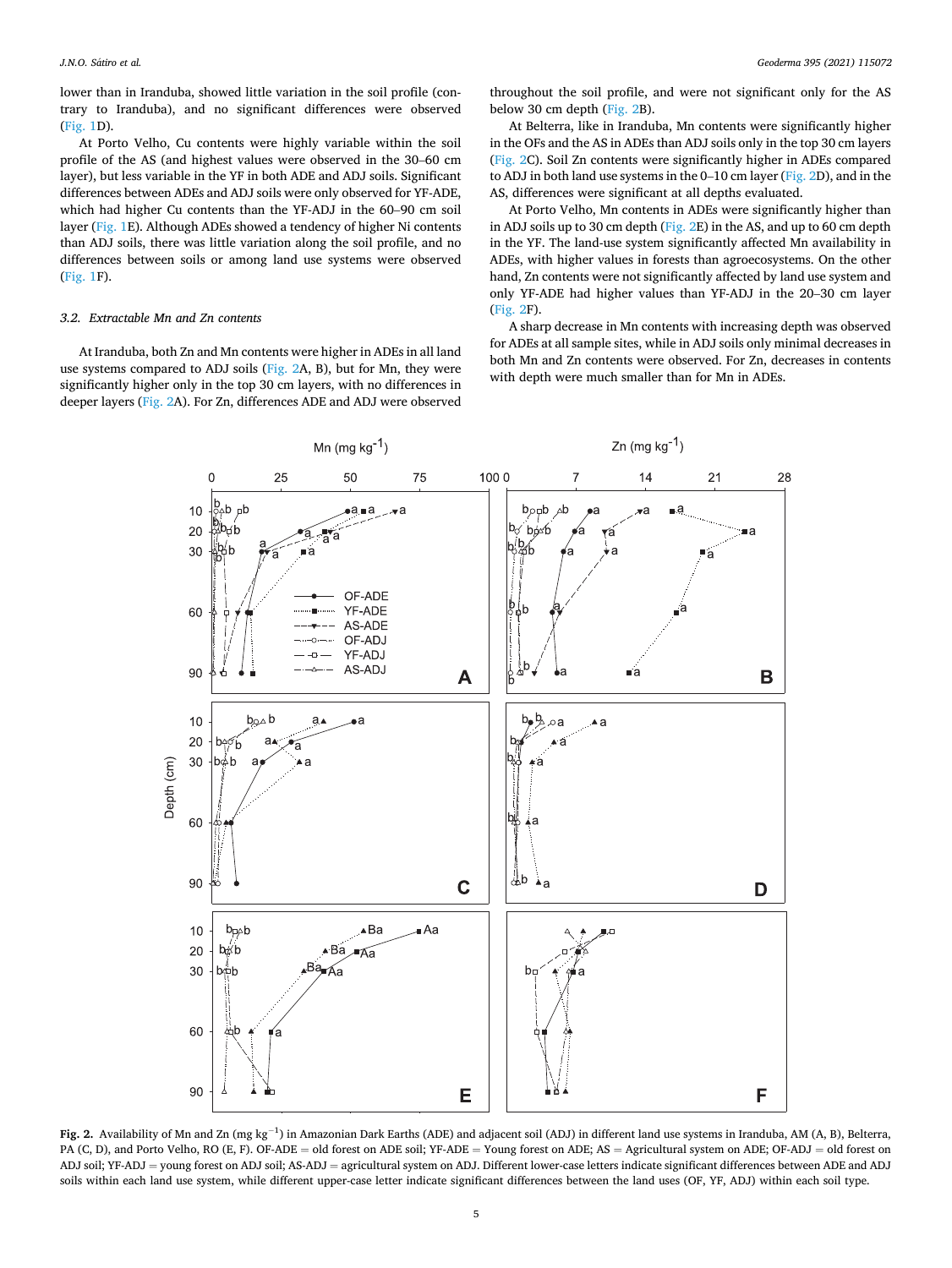## *3.3. Extractable Fe content*

At Iranduba, all land use systems on ADJ soils had significantly higher Fe contents than ADEs (Fig. 3A), with a sharp decrease in availability below 30 cm depth, although differences were detected for all land use systems up to 30–60 cm depth and for both forest systems throughout the soil profile.

As in Iranduba, Fe contents at Belterra were higher in ADJ than ADE



Fig. 3. Availability of Fe (mg kg<sup>-1</sup>) in Amazonian Dark Earths (ADE) and adjacent soil (ADJ) in different land use systems in Iranduba, AM (A), Belterra, PA (B), and Porto Velho, RO (C). OF-ADE = old forest on ADE soil; YF-ADE = Young forest on ADE;  $AS =$  Agricultural system on ADE; OF-ADJ  $=$  old forest on ADJ soil;  $YF-ADJ =$  young forest on ADJ soil;  $AS-ADJ =$  agricultural system on ADJ. Different lower-case letters indicate significant differences between ADE and ADJ soils within each land use system, while different upper-case letter indicate significant differences between the land uses (OF, YF, ADJ) within each soil type.

soils in both OF and AS, but significant differences were detected only in the top 30 cm depth in AS and up to 60 cm depth in OF (Fig. 3B). Furthermore, differences were observed between land-use systems, with higher Fe contents in OF than AS up to 60 cm depth in the ADEs, and throughout the soil profile in ADJ soils. Fe contents in the ADJ soils in Belterra tended to be lower than in Iranduba and Porto Velho (Fig. 3C), but with little change in depth.

Like at the other two sites, Fe contents in Porto Velho were significantly higher in ADJ soils than ADEs, but differences were observed in both YF and AS throughout the soil profile (Fig. 3C). A clear reduction of Fe contents with depth was observed in ADJ soils, particularly in YF, while a slight increase was seen in Fe availability over depth in YF on ADEs.

## *3.4. Micronutrient contents overall in ADEs vs. ADJ soils: Principal component analysis*

The first two axes of PCA analysis accounted for 64.3% of the total variance ([Fig. 4](#page-6-0)). The first axis (PC1) separated the sites according to mainly Zn and Ni, but also Mn and Cu contents [\(Fig. 4A](#page-6-0)), while axis 2 (PC2), was correlated with Fe contents ( $Fig. 4B$  $Fig. 4B$ ). The PCA separated the samples based on soil type, with ADJ soils related to extractable Fe, and ADEs mainly related to Mn and Zn contents. Separate PCA analyses for each region revealed similar trends overall, with ADJ soils mainly related to higher Fe contents (Supplementary [Figs. 1](#page-3-0)–3).

## *3.5. Micronutrient meta-analysis*

Of the seven other studies (besides the present one) that included extractable micronutrients, most measured them only in the top 0–30 cm layer, and only five of them included Mn, Fe and Zn, two of them Cu and one B [\(Table 2\)](#page-2-0). The data from the literature survey ([Fig. 5,](#page-7-0) black circles) showed enhanced extractable Mn, Zn and Cu contents in ADEs at all depths evaluated, but these were slightly higher for Zn and Cu in the 0–30 cm layer, compared to the results of the present study (red circles). Extractable Zn contents in ADEs were 5 times higher than those in ADJ soils in the literature review, but lower in the present study  $(+1.9 \text{ times})$ , while increases in Mn contents were around 10 times higher in the present study and 6.5 times higher in the literature data, respectively ([Fig. 5A](#page-7-0), Supplementary [Table 2\)](#page-2-0).

In the 30–60 cm layer [\(Fig. 5](#page-7-0)B), few data were available, with only two studies ([Mendoza, 2011; Macedo, 2014\)](#page-9-0) to compare with the present one (see data in Sátiro [et al., 2021](#page-10-0)). ADE effects in both the literature data and the present study were positive for Mn (2.5 and 5 times higher, respectively), as well as for Zn and Cu (around 2 times higher) in the literature and the present study. As in the intermediate soil depth, few results were available from the literature for depths *>* 60 cm ([Fig. 5C](#page-7-0)), but contents of Mn, Zn and Cu showed positive effects of ADEs, that were very similar in both the literature and the present study (around 4 times higher for Mn, 3 times higher for Zn and 1.5 times higher for Cu).

Extractable Ni contents were evaluated only in the present study, and showed positive effects at all sampling depths (ranging from 1.9 times higher at 0–30 cm to 2.7 times higher at 30–60 cm) in ADEs compared with ADJ soils [\(Fig. 5;](#page-7-0) Supplementary [Table 2\)](#page-2-0). Only one study (Moline and Coutinho, 2009) evaluated extractable B in the topsoil horizon (0–20 cm), and there was only a minimal enhancement of its contents (1.2 times higher) in ADE than ADJ soil at the single study site (Manacapuru, AM).

Overall, for extractable Fe, ADE effects tended to be negative [\(Fig. 5](#page-7-0)), particularly in the top and intermediate soil layers (0–60 cm). Decreases in Fe contents at these depths ranged from a minimum of − 1.5 times (literature data, 30–60 cm) to a maximum of  $-4.8$  times (0–30 cm, present study) in ADEs compared with ADJ soils. Below 60 cm ADE effects were minimal and tended towards neutral (values close to 1.0, positive or negative).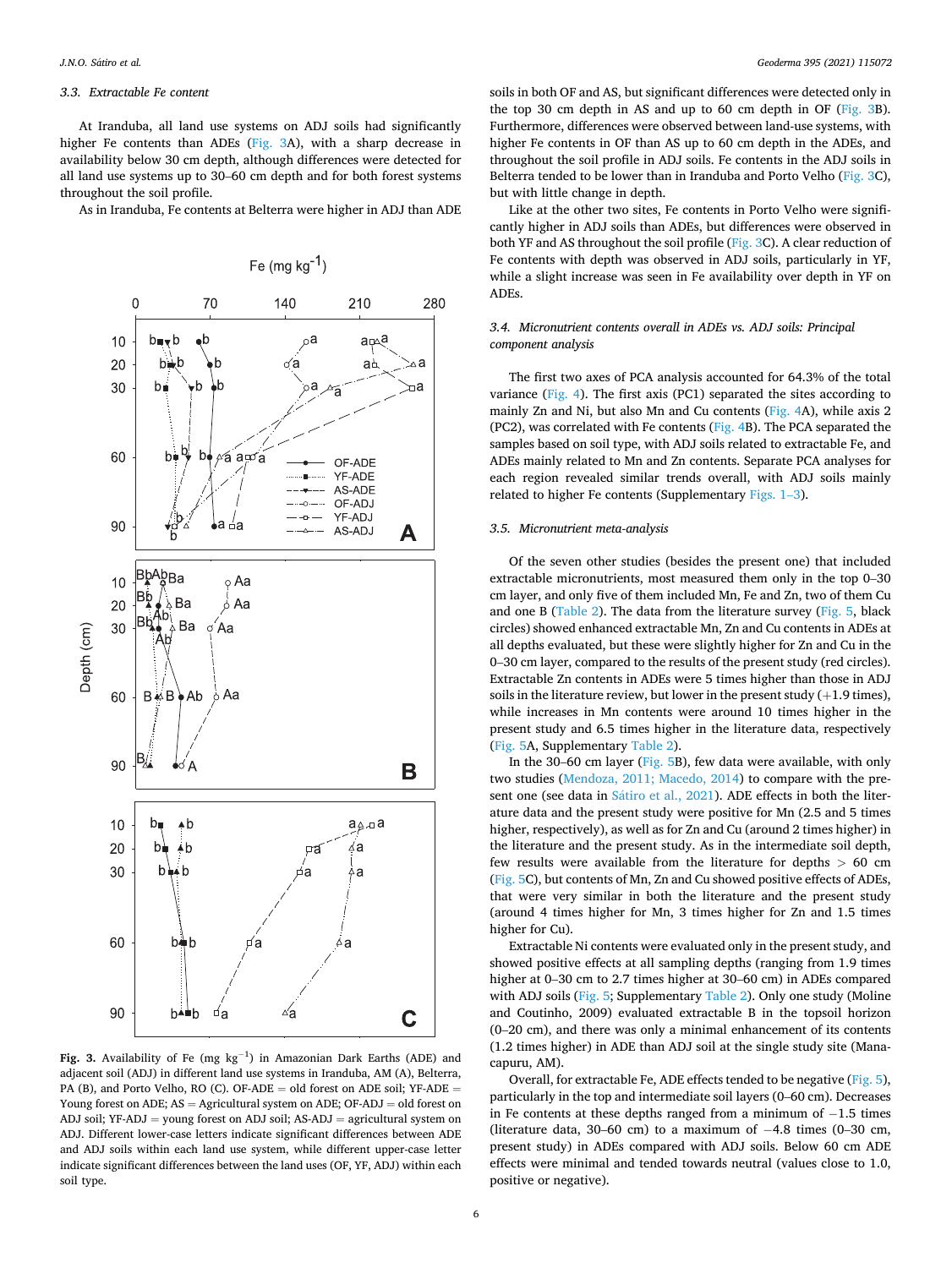<span id="page-6-0"></span>

**Fig. 4.** Plot of first two axes of the Principle Component Analysis showing correlation circle of micronutrient concentrations (A) and distribution all of the sampling points (B) of ADE and ADJ soils, at all depth strata (0–10, 10–20, 20–30, 30–60 and 60–90 cm).

#### **4. Discussion**

#### *4.1. ADE formation and micronutrient contents*

Contrary to our hypothesis, micronutrient concentrations were not always higher in ADEs than ADJ soils, and depended on sampling depth, site and the nutrient in question. Since ADEs form from the top-down, available micronutrient contents in these soils are directly related to the amounts entering the soil, which is affected by both the duration and intensity of human occupation at each site and the nature and distribution of various agricultural and household practices of the Amerindian societies that created them ([Schmidt, 2013; Kern et al., 2017](#page-10-0)). These phenomena can lead to very high variability both within and between ADEs, factors that pose important challenges to comprehending their formation and replicating their results [\(Schmidt, 2013; Kern et al.,](#page-10-0)  [2017; Alho et al., 2019\)](#page-10-0). In this context, ADEs at Belterra had lower Mn, Zn, Cu and Ni contents than the other sites, which may be related to their younger age (between 450 and 530 years BP; [Maezumi et al., 2018\)](#page-9-0) compared to Iranduba (950 to 1780 years ago; [Neves et al., 2004;](#page-10-0)  [Macedo, 2014\)](#page-10-0) and Porto Velho ADEs (starting 6500 years BP; [Watling](#page-10-0)  [et al., 2018](#page-10-0)). However, the overall time and intensity of occupation at each site is not fully known, and the Amazon basin was occupied by many different indigenous groups, and these processes were not uniform over time and space ([Santos, 2018](#page-10-0)).

Extractable micronutrient contents in soils are also related to parent material types, and ADEs can form over many different kinds of soils, with different geological parent materials [\(Kern et al., 2017](#page-9-0)). These phenomena can also result in ADEs with different chemical characteristics, and different macro and micronutrient levels in different Amazonian regions (Smith, 1980; Eden et al., 1984; Kern and Kämpf, [1989; Segalla, 2017; Kern et al., 2017](#page-10-0)), as confirmed in the present study for the extractable micronutrients Mn, Zn, Ni, Cu and Fe. Nonetheless, all ADEs showed higher levels of extractable Mn and Zn and lower Fe contents than ADJ soils, although these varied according to depth and land use system evaluated. Although these results were already reported for some sites [\(Silva, 2006; Ribeiro, 2006; Moreira et al., 2009; Moline](#page-10-0)  [and Coutinho, 2015\)](#page-10-0), only six studies besides the present one had systematically evaluated extractable micronutrient contents over different depths, and only four ([Costa et al., 2009; Mendoza, 2011; Macedo, 2014;](#page-9-0)  [Albuquerque, 2017\)](#page-9-0) had done so at depths over 40 cm [\(Table 2](#page-2-0)). Furthermore, only one other study had considered more than one land use system [\(Moline and Coutinho, 2015\)](#page-10-0), and none of them had included Ni.

## *4.2. Extractable Mn and Zn*

Both Zn and Mn have been shown to be relatively good indicators of anthropic occupation and ADE formation, although Zn appears to be less stable over time than Mn ([Schmidt, 2013](#page-10-0)). Maintenance of micronutrients under plant-available forms in the soil–plant system depends on soil pH, the formation of secondary compounds in the soil, the intensity and strength of adsorption to clay, organic matter and/or charcoal and immobilization in organic matter fractions [\(Shuman, 1986;](#page-10-0)  [Sims, 1986; Nascimento et al., 2007; Motta et al., 2007\)](#page-10-0). However, the ability of plants to cycle these nutrients in long-term components like wood and thick roots should also be considered ([Bianchin, 2013](#page-9-0)). The importance of these phenomena to micronutrient availability varies depending on the micronutrient, and these issues are further explored below.

The higher increases in extractable Mn contents in ADEs observed in the literature and the present study occur despite the higher pH observed in ADEs [\(Segalla, 2017](#page-10-0)), compared with ADJ soils. These higher Mn contents are more likely due to the addition of burned plant remains (including wood, leaves, bark, etc.) from plants grown in acid soils containing high levels of Mn [\(Misra et al., 1993; Schmidt, 2013;](#page-10-0)  [Vogel et al., 2015; Heidak et al., 2014\)](#page-10-0), than due to the addition of animal remains, that tend to have lower Mn content than many plant tissues ([Lindow and Peterson, 1927\)](#page-9-0). The long-term residual effect (e.g., over 150 years after abandonment) of large addition of plant charcoals to soils can lead to higher values of extractable Mn and Zn contents ([Mastrolonardo et al., 2019\)](#page-9-0). As a component of ash, Mn has high solubility when obtained at temperatures *<*400 ◦C [\(Pereira et al., 2011](#page-10-0)). Still, the soil heating process by human-induced fires can increase Mn availability, even at high values of organic matter and pH ([Miyazawa](#page-10-0)  [et al., 1993](#page-10-0)), as observed here. Higher total Mn contents have also been observed in ADEs in relation to the ADJ soils, and these tend to decrease with depth ([Barbosa et al., 2020\)](#page-9-0). This decreased availability in the profile generally follows a decrease in organic matter contents, since Mn can be strongly complexed in organic matter ([Kerndorff and Schnitzer,](#page-9-0)  [1980; Shuman and Hargrove, 1985; Sims, 1986](#page-9-0)), but with less affinity than to Cu, Fe, Zn and Ni, thus determining greater availability. Agricultural soil management, including changes in land use, can also affect the input and quality of plant residues, and generally involves liming, which increases soil pH, thus influencing soluble forms of Mn in soil ([Sims, 1986; Castro et al., 1992; Steiner et al., 2011\)](#page-10-0). This may help explain the lower Mn contents found in the pasture than young forests in Porto Velho, although no differences between the land use systems (AS vs. forests) were observed in Iranduba and Belterra.

Similar to Mn, Zn was a good indicator of anthropic occupation, with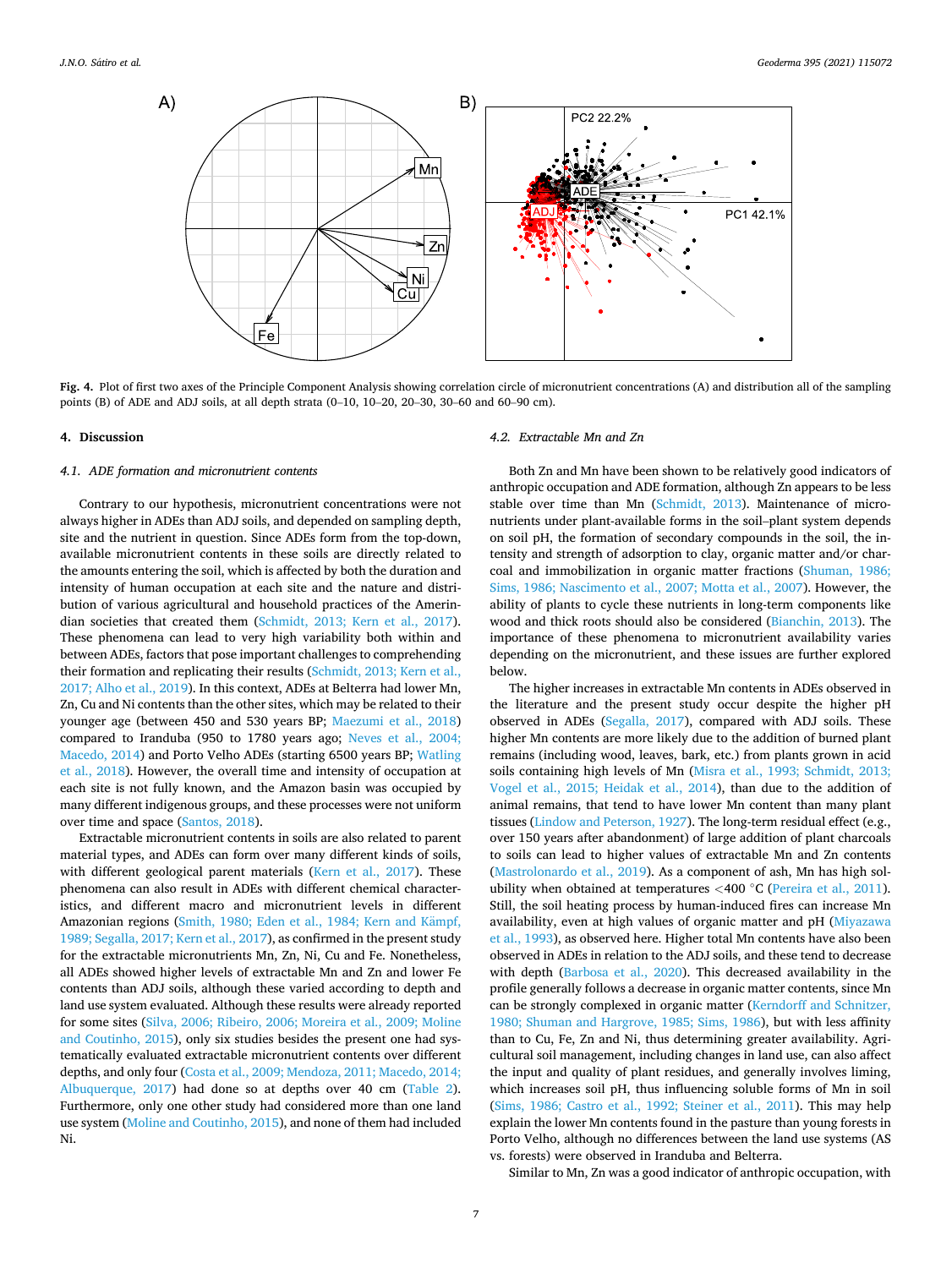<span id="page-7-0"></span>

**Fig. 5.** Overall ADE Response Ratios, i.e., differences in the micronutrient concentrations in Amazonian Dark Earths compared with ADJ soils in the topmost (0–30 cm; A), intermediate (30–60 cm; B) and deeper (*>*60 cm) soil layers (C), based on a literature meta-analysis (black circles) compared with the results of the present study (red circles). In parenthesis are the number of studies/observations. Fe = iron,  $Mn$  = manganese,  $Zn$  = zinc,  $B$  = boron, Ni = nickel, Cu = cooper. Bars represent the 95% confidence intervals.

significantly higher levels in ADE than in ADJ soils. There is usually a negative relationship between Zn plant uptake and soil pH ([Motta et al.,](#page-10-0)  [2007; Nascimento et al., 2007](#page-10-0)). Despite this, it has been reported that Mehlich-1 extractor showed low or no sensitivity to Zn extraction when liming and pH were varied [\(Nascimento et al., 2007; Fonseca et al.,](#page-10-0)  [2010\)](#page-10-0). Changes in the extraction process such as filtration after extraction proved to increase Mehlich-1 sensitivity to changes in pH ([Menezes](#page-9-0)  [et al., 2010](#page-9-0)) such as was done in this study. Also, the Mehlich-1 extractor showed high efficiency to recover Zn applied to the soil [\(Nascimento](#page-10-0)  [et al., 2007](#page-10-0); [Menezes et al., 2010](#page-9-0)). So higher values for extractable Zn for ADEs despite the higher pH values than the ADJ soils were observed and seemed to follow pseudo-total Zn accumulation in the soil [\(Segalla,](#page-10-0)  [2017\)](#page-10-0). The increase in total Zn contents in soils is likely related to the addition of Zn-rich animal remains, including skin and bones from fish and other vertebrates consumed by the Amerindians [\(Barbosa et al.,](#page-9-0)  [2020\)](#page-9-0). However, the long-term addition of coal and ash through the burning of these residues may also have slightly increased extractable Zn ([Hardy et al., 2017; Mastrolonardo et al., 2019\)](#page-9-0).

#### *4.3. Extractable Cu and Ni*

Both Cu and Ni have been shown to be less useful indicators of anthropic occupation and ADE formation, due to their high variability between sites [\(Schmidt, 2013\)](#page-10-0). In fact, extractable Cu in the present study was highly variable depending on the sampling region, the type of soil and the vegetation cover, as observed by other authors (Silva, 2006; [Ribeiro, 2006; Moline and Coutinho, 2015](#page-10-0)). Higher values of extractable Cu in ADEs were found mainly in Iranduba, corroborating results of [Moline and Coutinho \(2015\)](#page-10-0) from Manacapuru, only 60 km from Iranduba. However, the increase in extractable Cu contents did not follow those of pseudo-total and total Cu contents measured by other authors in Iranduba ([Segalla, 2017; Barbosa et al., 2020\)](#page-10-0) and the other sites ([Segalla, 2017\)](#page-10-0), which was higher on the surface and decreased with depth. In other words, higher total and/or pseudo-total Cu levels in ADEs did not necessarily indicate higher extractable Cu. The combination of higher organic matter contents and pH in the surface layers may be related to this absence of relationship, since Cu has a high adsorption force at pH close to 5.0 (Fe  $\approx$  Cu  $>$  Ni  $\approx$  Zn  $>$  Mn) (Kerndorff and [Schnitzer, 1980\)](#page-9-0). The increase in total Cu and a decrease in its extractable form was also observed in an area with charcoal accumulation ([Hardy et al., 2017](#page-9-0)), indicating a high capacity of Cu adsorption by charcoal. In addition, the increase in Zn and Mn and no change in Cu contents in sites with high charcoal accumulation confirmed the high Cu adsorption capacity of this material [\(Mastrolonardo et al., 2019\)](#page-9-0). Hence, Cu adsorption forces impact the accumulation of this nutrient in soils, but this also means that a small amount of Cu remains in available/ extractable forms.

Similar to Cu, Ni levels were higher in ADEs than in ADJ soils only at Iranduba. Furthermore, extractable Ni did not follow the pseudo-total contents observed at the same sampling sites [\(Segalla, 2017\)](#page-10-0), mainly in the surface soil layers. In fact, Ni does not seem to be much affected by ADE formation [\(Silva et al., 2012\)](#page-10-0), although there are very few data on this micronutrient in ADEs (Sátiro et al., 2021), and this is the first study comparing extractable Ni contents in ADEs with ADJ soils. This element certainly warrants more attention in studies on ADEs, due to its importance as an essential nutrient in several plant functions and negative impact as a toxic element when excessive, although its role in the soil and plant system is still not fully understood ([Yusuf et al., 2011](#page-10-0)).

## *4.4. Extractable Fe*

Fe is generally found in high concentrations (thousands of mg  $kg^{-1}$ ) in soils, particularly in tropical Ferralsols and most Amazonian soils (Falcão [et al., 2019\)](#page-9-0), and is also found in relatively high contents in plants (tens or hundreds of mg  $kg^{-1}$ ). However, as opposed to Zn, Mn, Cu and Ni, all ADEs had lower extractable Fe contents than ADJ soils, which confirmed results reported in the literature [\(Silva, 2006; Ribeiro, 2006;](#page-10-0)  [Moreira et al., 2009; Moline and Coutinho, 2015; Albuquerque, 2017;](#page-10-0)  [Macedo et al., 2017\)](#page-10-0). Interestingly, [Mastrolonardo et al. \(2019\)](#page-9-0) also did not find greater extractable Fe in soils with long-term charcoal addition. The lower extractable Fe contents in ADEs may be due to the increase in organic fractions and charcoal in ADEs ([Barbosa et al., 2020\)](#page-9-0), although other changes such as higher pH and redox potential can influence Fe availability. Organic matter has a high Fe adsorption capacity ([Kerndorff](#page-9-0)  [and Schnitzer, 1980](#page-9-0)), but extractable Fe in ADEs showed little change with depth while the organic matter contents decreased, so the participation of organic matter in Fe availability in these soils does not seem conclusive. Therefore, other factors may be associated with this variation, such as the changes in Fe minerals in ADEs, or even methodological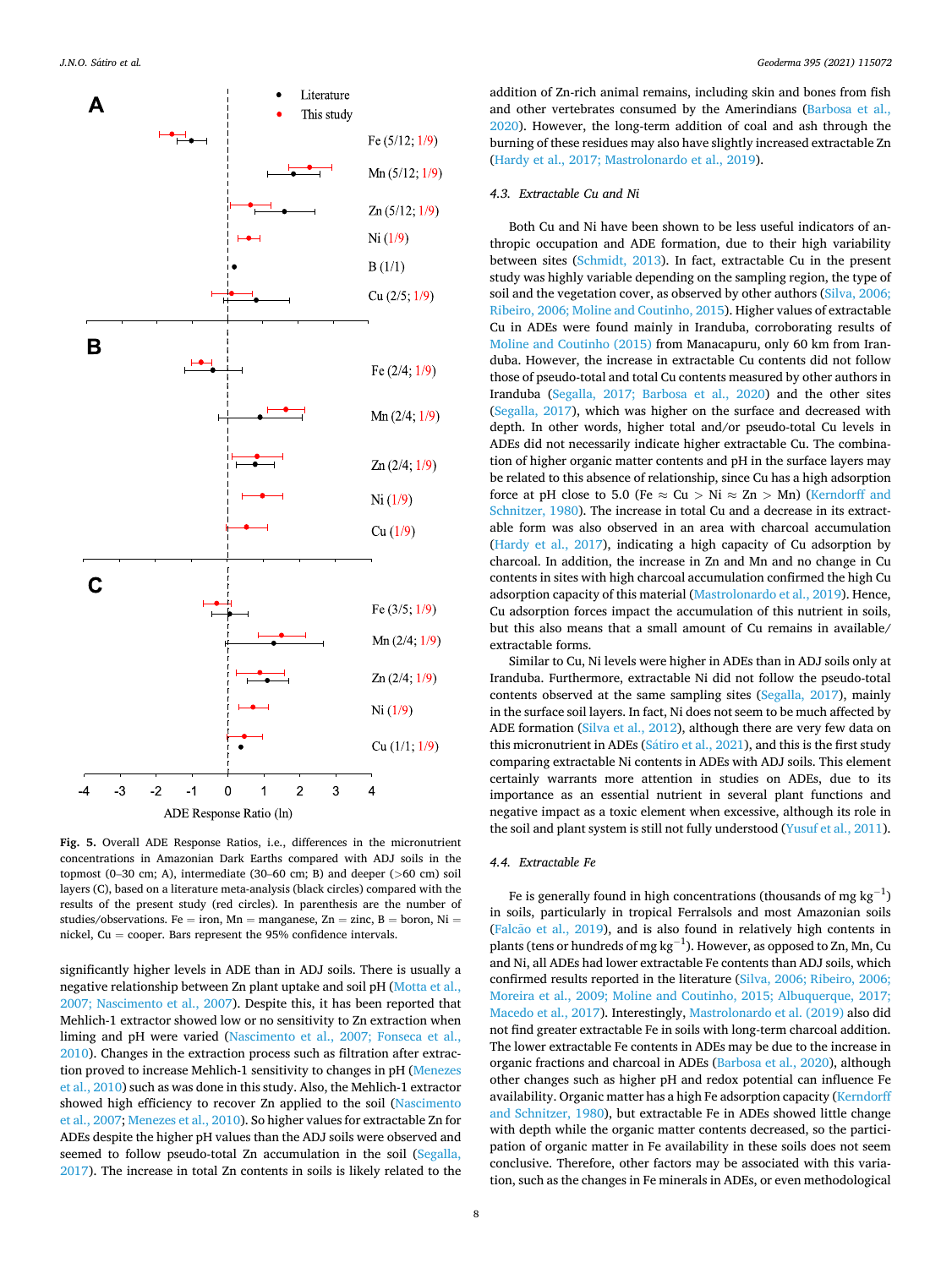<span id="page-8-0"></span>aspects such as interactions with the chemical extractant ([Moreira et al.,](#page-10-0)  [2009\)](#page-10-0). Several studies indicated an increase in magnetic susceptibility of ADEs, generated by maghemite and magnetite formation, probably due to the burning practices involved in its genesis processes [\(Oliveira, 2017;](#page-10-0)  [Minervini et al., 2018](#page-10-0)). These mineralogical changes may decrease the solubility of Fe compounds, reducing Fe availability.

#### *4.5. Micronutrient meta-analysis*

The comparison of the results of the present study with those of the literature revealed very similar trends in extractable micronutrient contents, with highest increases for Zn and Mn, that can be associated with the addition of these elements in the ADE formation process. The notable exceptions were the lower increases in extractable Zn and Cu in the topmost soil layer (0–30 cm) of ADEs in the present study, although the values were still well within the range of standard deviations of the means of the literature data. Decreased extractable Fe contents were observed in ADEs, particularly in the uppermost soil layer (0–30 cm), which is related to the most recent activity of ADE formation. In terms of extractable Ni, this was the first study on this element in ADEs, so comparisons with previous studies were not possible.

Most studies on micronutrients in ADEs have focused on cations (like the present study), and few studies have addressed anion contents in these soils [\(Macedo et al., 2019; Barbosa et al., 2020; Segalla, 2017](#page-9-0)). Only three included extractable B contents [\(Rodrigues, 1998; Moreira](#page-10-0)  [et al., 2009; Moline and Coutinho, 2015](#page-10-0)). Although it is found in plant biomass in similar concentrations to Zn, B does not accumulate along the ADE profile, indicating non-permanence of B in the soil. Unlike the micronutrients presented so far, B has low retention to soil exchange sites, which determines its high mobility in the soil profile [\(Motta et al.,](#page-10-0)  [2007\)](#page-10-0). Lower availability of B may also be due to its relationship with pH in ADEs (generally between 5.2 and 6.4) (Falcão [and Borges, 2006](#page-9-0)), which modifies the number of exchangeable sites on clay surfaces, such as the distribution of ionic forms of B  $(H_3BO_3 \text{ and } H_4BO_4)$  in the soil solution. The highest adsorption of B occurs between pH 6.0 to 8.5 in the form of  $H_4BO_4$  ([Goldberg et al., 1993\)](#page-9-0).

#### *4.6. Effects of land use*

Land use had a smaller impact than expected on micronutrient availability in the present study, as we hypothesized to see lower contents in agricultural than forest systems in ADEs at all sites. However, this was the case only for Fe in both soils (ADE and ADJ) at Belterra and Mn in the ADEs of Porto Velho. Iron content in soybean plant tissue is relatively low (around 0.9 kg ha $^{-1}$ ; [Bender et al., 2015](#page-9-0)), compared to the high amounts available in soils up to 1 m depth (around 300 kg ha $^{\rm -1}$ ), so it is unlikely that grain export by annual soybean harvests at Belterra (at harvest, around 40% of plant Fe is in grains; [Bender et al., 2015\)](#page-9-0) contributed to lowering extractable Fe contents in both ADJ and ADE soils. Therefore, these lower contents of extractable Fe must be due to other phenomena, associated with impacts of land use and cover change, such as alteration in redox potential, forest clearing and burning, sunlight and rain impacts and erosion (Silva et al., 2003; Magalhães et al., [2013; Michelon et al., 2019](#page-10-0)). The same probably applies to the other micronutrients, which are also found in low contents in both maize (cultivated at Iranduba) and soybean plants ([Bender et al., 2015;](#page-9-0)  Gutiérrez et al., 2018), but that had high extractable contents in soils at our sampling sites.

Finally, the lower Mn contents in the ADE pasture at Porto Velho, are also unlikely to be due to plant biomass export by the cattle, despite the relatively high Mn uptake by Bahiagrass plants (around 1.6 kg ha $^{-1}$ , under typical dry matter production rates; [Mackowiak et al., 2017](#page-9-0)). The soils at the site contain important amounts of both available/extractable and pseudo-total Mn [\(Segalla, 2017\)](#page-10-0), that could provide ample supply of Mn for the pasture. Nonetheless, an important topic deserving further attention in ADE research is the possible impact of very high

micronutrient availabilities (particularly Zn and Mn) in these soils on plant nutrient uptake, balance and metabolism ([Loneragan and Webb,](#page-9-0)  1993; Rabêlo and Borgo, 2016), particularly by high-value crops that may be sensitive to nutrient imbalances or high available metal (Mn, Zn) contents in soils [\(El-Jaoual and Cox, 1998; Millaleo et al., 2010](#page-9-0)). Possible impacts of these imbalances on potential consumers at higher levels of the food chain are also topics worth further investigation.

## **5. Conclusions**

Both pre-Columbian and modern human activities affect extractable micronutrient contents in Amazonian soils. Land-use conversion together with modern agriculture can reduce available micronutrients (Fe at Belterra and Mn in ADEs at Porto Velho), while Mn and Zn levels tend to be enhanced in ADEs and can be used as indicators of Amerindian occupation and ADE occurrence. Extractable Fe has reduced levels in ADEs, despite its high concentration Amazonian ferralitic soils. Considering the very high contents of some extractable nutrients in ADEs, and potential interactions in nutrient uptake and cycling in these soils by plants, special care is needed to avoid nutrient imbalances in crops grown on these soils. Furthermore, additional work is warranted, particularly concerning the micronutrients (especially Ni, Cu and B) for which information is still scarce. Finally, further research is needed on soil fertility management and conservation of ADEs (which are considered Natural Heritage sites in Brazil), as well as on the mechanisms involved in micronutrient enhancement in these soils, in order to achieve a better understanding of how to replicate these soils in a modern world in need of a more productive and sustainable agriculture.

## **Declaration of Competing Interest**

The authors declare that they have no known competing financial interests or personal relationships that could have appeared to influence the work reported in this paper.

#### **Acknowledgements**

The study was supported by the Newton Fund and Fundação Araucária (grant Nos. 45166.460.32093.02022015, NE/N000323/1), Natural Environment Research Council (NERC) UK (grant No. NE/M017656/ 1), a European Union Horizon 2020 Marie-Curie fellowship to LC (MSCA-IF-2014-GF-660378), by CAPES scholarships to JNS, WCD and RFS, and by CNPq grants and fellowships to GGB and EGN (Nos. 307486/2013-3, 401824/2013-6, 310690/2017-0, 307179/2013-3). We thank INPA, UFOPA, Embrapa Rondônia, Embrapa Amazônia Ocidental and Embrapa Amazônia Oriental and their staff for logistical support and the farmers for access to and permission to sample on their properties. Sampling permit for Tapajós National Forest was granted by ICMBio.

## **Appendix A. Supplementary data**

Supplementary data to this article can be found online at [https://doi.](https://doi.org/10.1016/j.geoderma.2021.115072)  [org/10.1016/j.geoderma.2021.115072.](https://doi.org/10.1016/j.geoderma.2021.115072)

#### **References**

- Albuquerque, A.R., 2017. Caracterização antracológica, físico-química, isotópica e molecular da Terra Preta do Sítio Arqueológico Porto, Santarém, PA. Doctoral Thesis, Universidade de São Paulo, Escola Superior de Agricultura "Luiz de Queiroz", Piracicaba, 185 p.
- Alho, C.F.B.V., Samuel-Rosa, A., Martins, G.C., Hiemstra, T., Kuyper, T.W., & Teixeira, W.G., 2019. Spatial variation of carbon and nutrients stocks in Amazonian Dark Earth. Geoderma, 337, 322–332. doi:10.1016/j.geoderma.2018.09.040.
- Alvares, C.A., Stape, J.L., Sentelhas, P.C., de Moraes Gonçalves, J.L., Sparovek, G., 2013. Köppen's climate classification map for Brazil. Meteorol. Zeitschrift 22, 711–728. doi:10.1127/0941-2948/2013/0507.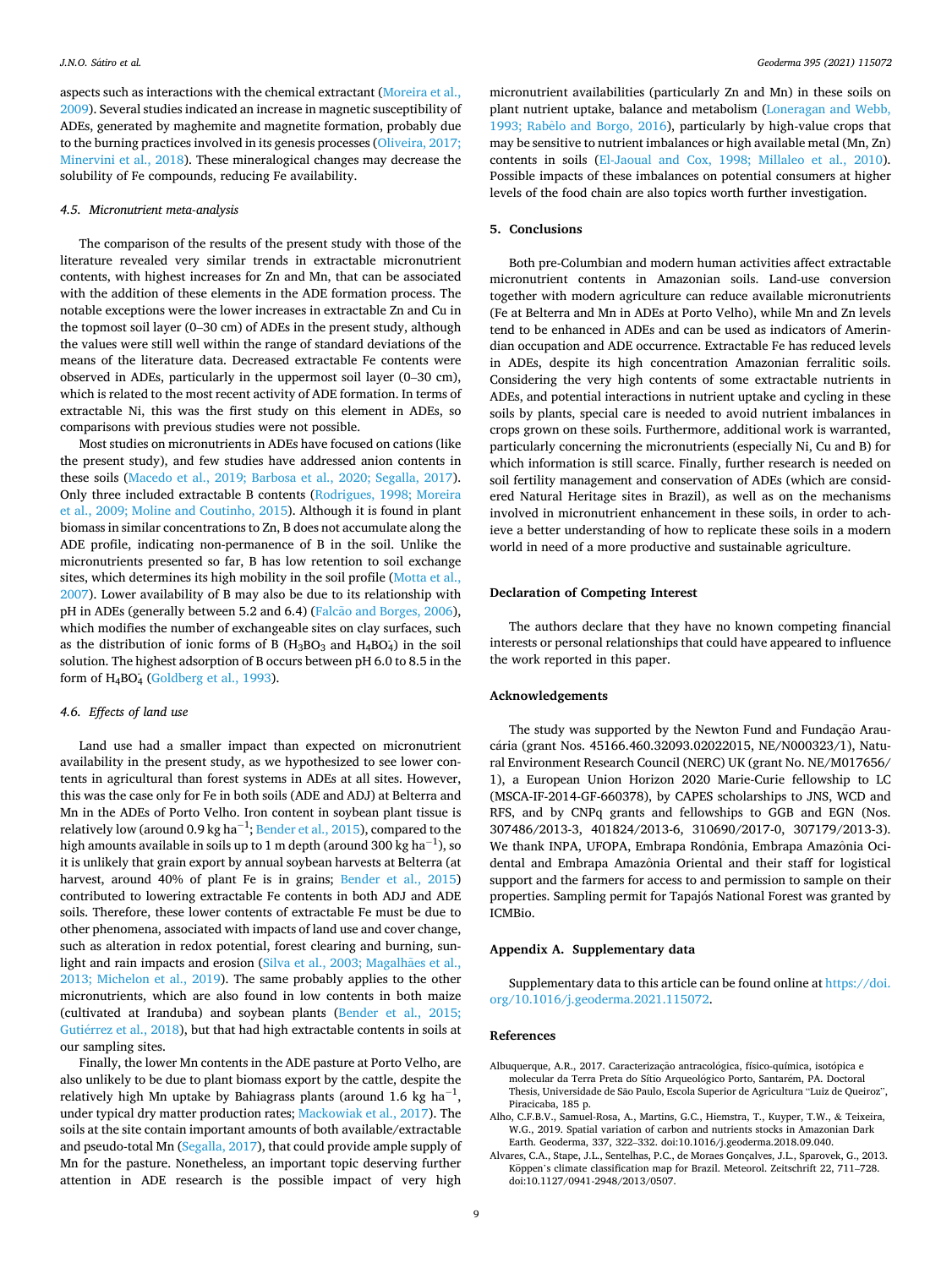- <span id="page-9-0"></span>Arroyo-Kalin, M., 2012. Slash-burn-and-churn: Landscape history and crop cultivation in pre-Columbian Amazonia. Quat. Int. 249, 4–18. [https://doi.org/10.1016/j.](https://doi.org/10.1016/j.quaint.2011.08.004) [quaint.2011.08.004](https://doi.org/10.1016/j.quaint.2011.08.004).
- [Barbosa, J.Z., Motta, A.C.V., Correa, R.S., Melo, V.F., Muniz, A.W., Martins, G.C., Silva, L.](http://refhub.elsevier.com/S0016-7061(21)00146-4/h0025)  [C.R., Teixeira, W.G., Young, S.D., Broadley, M., 2020. Elemental signatures of an](http://refhub.elsevier.com/S0016-7061(21)00146-4/h0025) [Amazonian Dark Earth as result of its formation process. Geoderma 361, 114085.](http://refhub.elsevier.com/S0016-7061(21)00146-4/h0025)
- [Bender, R.R., Haegele, J.W., Below, F.E., 2015. Nutrient uptake, partitioning, and](http://refhub.elsevier.com/S0016-7061(21)00146-4/h0030) [remobilization in modern soybean varieties. Agron. J. 107 \(2\), 563](http://refhub.elsevier.com/S0016-7061(21)00146-4/h0030)–573.
- Bianchin, J.E., 2013. Aporte de fitomassa e nutrientes em florestas secundárias da mata atlântica no litoral do Paraná. Master's Thesis, Universidade Federal do Paraná, Curitiba, p. 102.
- Carson, J.F., Whitney, B.S., Mayle, F.E., Iriarte, J., Prümers, H., Soto, J.D., Watling, J., 2014. Environmental impact of geometric earthwork construction in pre-Columbian Amazonia. Proc. Natl. Acad. Sci. 111, 10497-10502. doi:10.1073/pnas.1321770111.
- [Castro, O., Heitor, C., Sidney, R.V., Sonia, C.F.D., 1992. Terores de zinco, cobre,](http://refhub.elsevier.com/S0016-7061(21)00146-4/h0045) manganˆ[es e ferro em dois Latossolos sob plantio direto e convencional. Bragantia 51,](http://refhub.elsevier.com/S0016-7061(21)00146-4/h0045)  77–[84](http://refhub.elsevier.com/S0016-7061(21)00146-4/h0045).
- Costa, J.A., Kern, D.C., Costa, M.L., Rodrigues, T.E., Kampf, N., Lehmann, J., Frazão, F.J., 2009. Geoquímicas das Terras Pretas Amazônicas. In: Teixeira, W.G., Kern, D.C. [Madari, B.E., Lima, H.N., Woods, W. \(Eds.\), As Terras Pretas de](http://refhub.elsevier.com/S0016-7061(21)00146-4/h0050) Índio da Amazônia: sua caracterização e uso deste conhecimento na criação de novas áreas. Embrapa Amazônia [Ocidental, Manaus, pp. 162](http://refhub.elsevier.com/S0016-7061(21)00146-4/h0050)-171.
- Demetrio, W., 2019. Soil macroinvertebrates and soil quality in amazonian dark earths and adjacent soils. Doctoral Thesis, Universidade Federal do Paraná. Curitiba, p. 121.
- Demetrio, W., Conrado, A., Acioli, A., Ferreira, A., Bartz, M., James, S., Da Silva, E., Maia, L., Martins, G., Macedo, R., Stanton, D., Lavelle, P., Velasquez, E., Zangerlé, A., Barbosa, R., Tapia-Coral, S., Muniz, A., Santos, A., Ferreira, T., Segalla, R., Decaëns, T., Nadolny, H., Venegas, C., Maia, C., Pasini, A., Mota, A., Taube Júnior, P., Silva, T., Rebellato, L., Oliveira, R., Neves, E., Lima, H., Feitosa, R., Vidal-Torrado, P., McKey, D., Clement, C., Shock, M., Teixeira, W., Motta, A., Melo, V., Dieckow, J., Garrastazu, M., Chubatsu, L., TPI Network, Kille, P., Brown, G., Cunha, L., 2020. A "Dirty" Footprint: Biodiversity in Amazonian Anthropogenic Soils. Global Change Biology, bioRxiv preprint first posted online Feb. 15, 2019. doi:[http://dx.doi.org/1](http://dx.doi.org/10.1101/552364)  [0.1101/552364.](http://dx.doi.org/10.1101/552364)
- [Dray, S., Dufour, A., 2007. The ade4 Package: Implementing the Duality Diagram for](http://refhub.elsevier.com/S0016-7061(21)00146-4/h0070)  [Ecologists. J. Statistical Software 22 \(4\), 1](http://refhub.elsevier.com/S0016-7061(21)00146-4/h0070)–20.
- [Eden, M.J., Bray, W., Herrera, L., 1984.](http://refhub.elsevier.com/S0016-7061(21)00146-4/h0075) "Terra Preta" soils and their archaeological [context in the Caqueta basin of southeast Colombia. American Antiquity 49,](http://refhub.elsevier.com/S0016-7061(21)00146-4/h0075) 125–[140](http://refhub.elsevier.com/S0016-7061(21)00146-4/h0075).
- [El-Jaoual, T., Cox, D.A., 1998. Manganese toxicity in plants. J. Plant Nutrition 21 \(2\),](http://refhub.elsevier.com/S0016-7061(21)00146-4/h0080) 353–[386](http://refhub.elsevier.com/S0016-7061(21)00146-4/h0080).
- Falcão, [N.P.S., Borges, L.F., 2006. Efeito da fertilidade de terra preta de índio da](http://refhub.elsevier.com/S0016-7061(21)00146-4/h0085) Amazônia Central no estado nutricional e na produtividade do mamão hawaí (*Carica papaya* [L.\). Acta Amazonica 36, 401](http://refhub.elsevier.com/S0016-7061(21)00146-4/h0085)–406.
- Falcão, N., Moreira, A., Comenford, N.B., 2009. A Fertilidade dos solos de Terra Preta de Índio da Amazônia Central. In: Teixeira, W.G., Kern, D.C., Madari, B.E., Lima, H.N., [Woods, W. \(Eds.\), As Terras Pretas de](http://refhub.elsevier.com/S0016-7061(21)00146-4/h0090) Índio da Amazônia: sua caracterização e uso [deste conhecimento na criaç](http://refhub.elsevier.com/S0016-7061(21)00146-4/h0090)ão de novas áreas. Embrapa Amazônia Ocidental, [Manaus, pp. 189](http://refhub.elsevier.com/S0016-7061(21)00146-4/h0090)–200.
- Falcão, N.P.S., Lopes, E.S., Ferreira, E.H.M., Oliveira, D.M., Archanjo, B.S., Achete, C.A., [Araújo, J.R., 2019. Spectroscopic and chemical analysis of burnt earth under](http://refhub.elsevier.com/S0016-7061(21)00146-4/h0095) [Amazonian homegarden systems and anthropic Amazonian dark soils. Net J. Agric.](http://refhub.elsevier.com/S0016-7061(21)00146-4/h0095)  [Sci. 7, 1](http://refhub.elsevier.com/S0016-7061(21)00146-4/h0095)–12.
- Ferreira, D.F., 2014. Sisvar: a Guide for its Bootstrap procedures in multiple comparisons. Ciênc. Agrotec. 38 (2), 109-112. https://doi.org/10.1590/S1413-[70542014000200001.](https://doi.org/10.1590/S1413-70542014000200001)
- Fisch, G., Marengo, J.A., Nobre, C.A., 1998. Uma revisão geral sobre o clima da Amazônia. Acta Amazonica 28, 101-126. https://doi.org/10.1590/1809-[43921998282126.](https://doi.org/10.1590/1809-43921998282126)
- Fonseca, A.F.D., Caires, E.F., Barth, G., 2010. Extraction methods and availability of micronutrients for wheat under a no-till system with a surface application of lime. Scientia Agricola 67 (1), 60–70. [https://doi.org/10.1590/S0103-](https://doi.org/10.1590/S0103-90162010000100009) [90162010000100009.](https://doi.org/10.1590/S0103-90162010000100009)
- Gardi, C., Angelini, M., Barceló, S., Comerma, J., Cruz Gaistardo, C., Encina Rojas, A., Jones, A., Krasilnikov, P., Mendonça-Santos, M.L., Montanarella, L., Muñiz Ugarte, O., Schad, P., Vara Rodríguez, M.I., Vargas, R., Ravina da Silva, M., 2015. Atlas de Solos de América Latina e do Caribe. EU, Luxembourg, p. 176.
- [Glaser, B., 2007. Prehistorically modified soils of Central Amazonia: a model for](http://refhub.elsevier.com/S0016-7061(21)00146-4/h0120) [sustainable agriculture in the twenty-first Century. Philosophical Trans. Royal Soc.](http://refhub.elsevier.com/S0016-7061(21)00146-4/h0120)  [B: Biol. Sci. 362, 187](http://refhub.elsevier.com/S0016-7061(21)00146-4/h0120)–196.
- Glaser, B., Birk, J.J., 2012. State of the scientific knowledge on properties and genesis of Anthropogenic Dark Earths in Central Amazonia (terra preta de índio). Geochimica et Cosmochimica Acta 82, 39–51.<https://doi.org/10.1016/j.gca.2010.11.029>.
- [Goldberg, S., Forster, H.S., Heick, E.L., 1993. Boron adsorption mechanisms on oxides,](http://refhub.elsevier.com/S0016-7061(21)00146-4/h0130) [clay minerals, and soils inferred from ionic strength effects. Soil Sci. Society Am. J.](http://refhub.elsevier.com/S0016-7061(21)00146-4/h0130)  [57, 704](http://refhub.elsevier.com/S0016-7061(21)00146-4/h0130)–708.
- Gutiérrez, A.M., Resende, A.V., Silva, C.G.M., Martins, D.C., Simão, E.P., Moreira, S.G., [Ferreira, J.P.C., 2018. Uptake and exportation of micronutrients by transgenic](http://refhub.elsevier.com/S0016-7061(21)00146-4/h0135)  [cultivars of maize under no-tillage in the Brazilian Cerrado. J. Agric. Sci. 10 \(9\),](http://refhub.elsevier.com/S0016-7061(21)00146-4/h0135)  304–[314](http://refhub.elsevier.com/S0016-7061(21)00146-4/h0135).
- Hardy, B., Cornelis, J.T., Houben, D., Leifeld, J., Lambert, R., Dufey, J.E., 2017. Evaluation of the long-term effect of biochar on properties of temperate agricultural soil at pre-industrial charcoal kiln sites in Wallonia, Belgium. Eur. J. Soil Sci. 68 (1), 80–89. [https://doi.org/10.1111/ejss.12395.](https://doi.org/10.1111/ejss.12395)
- [Heckenberger, M.J., Russel, J.C., Toney, J.R., Schmidt, M.J., 2007. The legacy of cultural](http://refhub.elsevier.com/S0016-7061(21)00146-4/h0145)  [landscapes in the Brazilian Amazon: implications for biodiversity. Philosophical](http://refhub.elsevier.com/S0016-7061(21)00146-4/h0145) [Trans. Royal Soc. B: Biol. Sci. 362, 197](http://refhub.elsevier.com/S0016-7061(21)00146-4/h0145)–208.
- Heidak, M.O., Glasmacher, U.A., Schöler, H.F., 2014. A comparison of micronutrients [\(Mn, Zn, Cu, Mo, Ni, Na\) within rocks, soils, and leaves, from fallow agricultural](http://refhub.elsevier.com/S0016-7061(21)00146-4/h0150) [lands and natural laurel forest areas \(Tenerife, Canary Islands, Spain\). J. Geochem.](http://refhub.elsevier.com/S0016-7061(21)00146-4/h0150)  [Exploration 136, 55](http://refhub.elsevier.com/S0016-7061(21)00146-4/h0150)–64.
- Herrera, I.L.I.E., Silva Filho, E.P., Iza, E.R.H.F., Horbe, A.M.C., 2016. Cartografia geológica e geomorfológica de crostas lateríticas na porção norte do estado de Rondônia. Revista Brasileira de Geomorfologia 17, 177-190. https://doi.org/ [10.20502/www.ugb.org.br rbg.v17i1.880.](https://doi.org/10.20502/www.ugb.org.br rbg.v17i1.880)
- Hoorn, C., Wesselingh, F.P., Ter Steege, H., Bermudez, M.A., Mora, A., Sevink, J., Sanmartín, I., Sanchez-Meseguer, A., Anderson, C.L., Figueiredo, J.P., Jaramillo, C., Riff, D., Negri, F.R., Hooghiemstra, H., Lundberg, J., Stadler, T., Särkinen, T., Antonelli, A., 2010. Amazonia through time: Andean uplift, climate change, landscape evolution, and biodiversity. Science 80, 927-931. [https://doi.org/](https://doi.org/10.1126/science.1194585) [10.1126/science.1194585](https://doi.org/10.1126/science.1194585).
- IUSS WORKING GROUP/WRB, 2015. World Reference Base for Soil Resources 2014, update 2015: International soil classification system for naming soils and creating legends for soil maps. World Soil Resources reports, n. 106, FAO, Rome.
- [ISO, 2011. International Organization for Standardization, ISO 23611-5. Soil quality](http://refhub.elsevier.com/S0016-7061(21)00146-4/optKiqampx4EX)  Sampling of soil invertebrates — [Part 5: Sampling and extraction of soil macro](http://refhub.elsevier.com/S0016-7061(21)00146-4/optKiqampx4EX)[invertebrates. ISO, Geneva](http://refhub.elsevier.com/S0016-7061(21)00146-4/optKiqampx4EX).
- [Kawa, N.C., Oyuela-Caycedo, A., 2008. Amazonian Dark Earth: a model of sustainable](http://refhub.elsevier.com/S0016-7061(21)00146-4/h0170)  [agriculture of the past and future? Int. J. Environ., Cultural, Economic Social](http://refhub.elsevier.com/S0016-7061(21)00146-4/h0170)  [Sustainability 4, 9](http://refhub.elsevier.com/S0016-7061(21)00146-4/h0170)–16.
- Kern, D.C., Kämpf, N., 1989. Antigos assentamentos indígenas na formação de solos com terra preta arqueológica na região de Oriximiná - Pará. Revista Brasileira de Ciência [do Solo 13, 219](http://refhub.elsevier.com/S0016-7061(21)00146-4/h0175)–225.
- [Kern, D.C., Lima, H.P., Costa, J.A., Lima, H.V., Ribeiro, A.B., Moraes, B.M., Kampf, N.,](http://refhub.elsevier.com/S0016-7061(21)00146-4/h0180)  [2017. Terras pretas: Approaches to formation processes in a new paradigm.](http://refhub.elsevier.com/S0016-7061(21)00146-4/h0180)  [Geoarchaeology 32 \(22\), 694](http://refhub.elsevier.com/S0016-7061(21)00146-4/h0180)–706.
- [Kerndorff, H., Schnitzer, M., 1980. Sorption of metals on humic acid. Geochimica et](http://refhub.elsevier.com/S0016-7061(21)00146-4/h0185) [Cosmochimica Acta 44 \(11\), 1701](http://refhub.elsevier.com/S0016-7061(21)00146-4/h0185)–1708.
- [Lindow, C.W., Peterson, W.H., 1927. The manganese content of plant and animal](http://refhub.elsevier.com/S0016-7061(21)00146-4/h0190) [materials. J. Biol. Chem. 75, 169](http://refhub.elsevier.com/S0016-7061(21)00146-4/h0190)–175.
- [Lins, J., 2015. Terra Preta de](http://refhub.elsevier.com/S0016-7061(21)00146-4/h0195) Índio: uma lição dos povos pré-colombianos da Amazônia. Revista Agricultura: Experiências em Agroecologia 12 (1), 37–44.
- Loneragan, J.F., Webb, M.J., 1993. Interactions between zinc and other nutrients affecting the growth of plants, in: Robson A.D. (Ed.), Zinc in soils and plants. Developments in Plant and Soil Sciences, vol 55. Springer, Dordrecht. pp. 119-133.
- Macedo, R.S. 2014. Pedogênese e indicadores pedoarqueológicos em Terra Preta de Índio no município de Iranduba-AM. Doctoral Thesis, Universidade de São Paulo. http:// www.teses.usp.br/teses/disponiveis/11/11140/tde-14042014-164952/pt-br.php.
- [Macedo, R.S., Teixeira, W.G., Correia, M.M., Martins, G.C., Vidal-Torrado, P., 2017.](http://refhub.elsevier.com/S0016-7061(21)00146-4/h0210)  [Pedogenetic processes in anthrosols with pretic horizon \(Amazonian Dark Earth\) in](http://refhub.elsevier.com/S0016-7061(21)00146-4/h0210)  [Central Amazon, Brazil. PloSONE 12 \(5\), e0178038.](http://refhub.elsevier.com/S0016-7061(21)00146-4/h0210)
- Macedo, R.S., Teixeira, W.G., Lima, H.N., De Souza, A.C.G., Silva, F.W.R., Encinas, O.C., Neves, E.G., 2019. Amazonian dark earths in the fertile floodplains of the Amazon River, Brazil: An example of non-intentional formation of anthropic soils in the Central Amazon region. Bol. do Mus. Para. Emilio Goeldi, Ciencias Humanas 14, 207–227. <https://doi.org/10.1590/1981-81222019000100013>.
- Mackowiak, C.L., Blount, A.R., Myer, R.O., Hanlon, E.A., Silveira, M. L. 2017. Getting the most out of Bahiagrass fertilization. Document SL249, Soil and Water Sciences Department, UF/IFAS Extension, Gainesville.
- [Maezumi, S.Y., Robinson, M., Souza, J., Urrego, D.H., Schaan, D., Alves, D., Iriarte, J.,](http://refhub.elsevier.com/S0016-7061(21)00146-4/h0225) [2018. New insights from pre-Columbian land use and fire management in](http://refhub.elsevier.com/S0016-7061(21)00146-4/h0225) [Amazonian dark earth forests. Front. Ecol. Evolution 6, 1](http://refhub.elsevier.com/S0016-7061(21)00146-4/h0225)–23.
- Magalhães, S.S. de A., Weber, O.L. dos S., dos Santos, C.H., Valadão, F.C. de A., 2013. Estoque de nutrientes sob diferentes sistemas de uso do solo de Colorado do Oeste-RO. Acta Amaz. 43, 63–72. doi:10.1590/S0044-59672013000100008.
- Mastrolonardo, G., Calderaro, C., Cocozza, C., Hardy, B., Dufey, J., Cornelis, J.T., 2019. Long-term effect of charcoal accumulation in hearth soils on tree growth and nutrient cycling. Front. Environ. Sci. 7, 51. https://doi.org/10.338 [fenvs.2019.00051](https://doi.org/10.3389/fenvs.2019.00051).
- [Melo, V.F., Batista, A.H., Gilkes, R.J., Rate, A.W., 2016. Relationship between heavy](http://refhub.elsevier.com/S0016-7061(21)00146-4/h0240)  [metals and minerals extracted from soil clay by standard and novel acid extraction](http://refhub.elsevier.com/S0016-7061(21)00146-4/h0240)  [procedures. Environ. Monitoring Assessment 188, 668.](http://refhub.elsevier.com/S0016-7061(21)00146-4/h0240)
- [Mendes, A.C., Truckenbrod, W., Nogueira, A.C.R., 2012. An](http://refhub.elsevier.com/S0016-7061(21)00146-4/h0245)álise faciológica da Formação Alter do Chão (Cretáceo, Bacia do Amazonas), próximo à cidade de Óbidos, Pará, [Brasil. Revista Brasileira de Geoci](http://refhub.elsevier.com/S0016-7061(21)00146-4/h0245)ências 42, 39-57.
- Mendoza, E.M.O., 2011. Carbono orgânico e nutrientes em solos antrópicos e adjacentes sob floresta secundária na Amazônia Central. Master's Thesis, Instituto Nacional de Pesquisas da Amazônia - INPA, Manaus, p. 85.
- [Menezes, A.A., Dias, L.E., Neves, J.C.L., Silva, J.V.O.D., 2010. Disponibilidade de zinco](http://refhub.elsevier.com/S0016-7061(21)00146-4/h0255) [para milho pelos extratores Mehlich-1, Mehlich-3 e DTPA em solos de minas gerais,](http://refhub.elsevier.com/S0016-7061(21)00146-4/h0255)  na presença e ausência de calagem. Revista Brasileira de Ciência do Solo 34 (2), 417–[424](http://refhub.elsevier.com/S0016-7061(21)00146-4/h0255).
- [Michelon, C.J., Junges, E., Casali, C.A., Pellegrinia, J.B.R., Neto, L.R., Oliveira, Z.B.,](http://refhub.elsevier.com/S0016-7061(21)00146-4/h0260)  [Oliveira, M.B., 2019. Soil attributes and yield of corn cultivated in succession to](http://refhub.elsevier.com/S0016-7061(21)00146-4/h0260) [winter cover crops. Revista de Ciencias Agroveterinarias 18 \(2\), 230](http://refhub.elsevier.com/S0016-7061(21)00146-4/h0260)–239.
- [Millaleo, R., Reyes-Díaz, M., Ivanov, A.G., Mora, M.L., Alberdi, M., 2010. Manganese as](http://refhub.elsevier.com/S0016-7061(21)00146-4/h0265)  [essential and toxic element for plants: transport, accumulation and resistance](http://refhub.elsevier.com/S0016-7061(21)00146-4/h0265) [mechanisms. J. Soil Sci. Plant Nutr. 10 \(4\), 476](http://refhub.elsevier.com/S0016-7061(21)00146-4/h0265)–494.